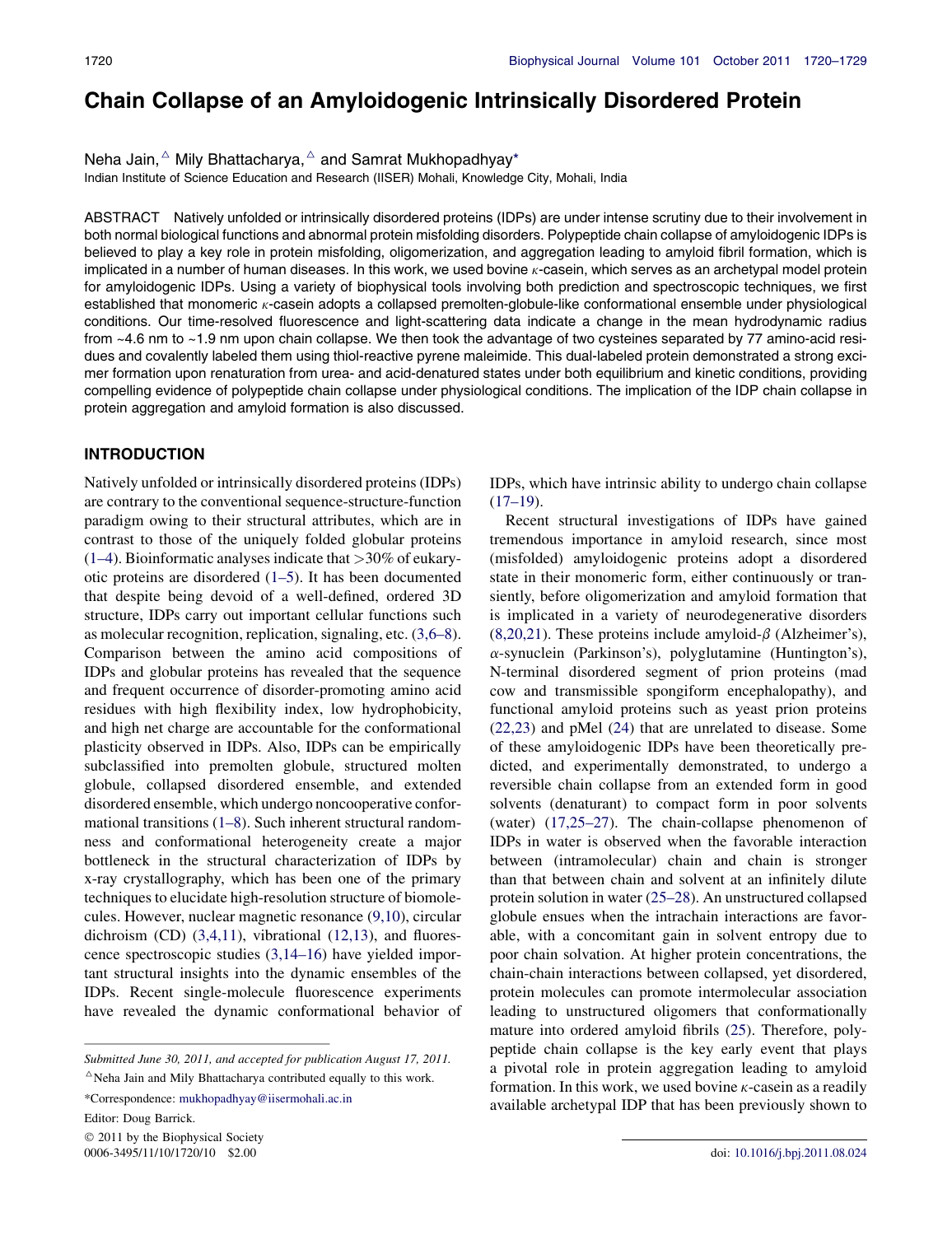assemble into amyloid fibrils under carefully controlled laboratory conditions (29–31). Based on the bioinformatic predictions and a variety of spectroscopic tools, we first established that  $\kappa$ -casein undergoes a chain collapse under the native condition and then demonstrated that the excimer formation from  $\kappa$ -casein covalently labeled with two pyrene moieties can be utilized as a simple, convenient, and elegant approach to study the chain collapse of an amyloidogenic IDP under both equilibrium and kinetic conditions.

# MATERIALS AND METHODS

#### **Materials**

Bovine  $\kappa$ -casein, guanidinium chloride, urea, dithiothreitol (DTT), iodoacetic acid, ANS (8-anilinonaphthalene-1-sulfonic acid ammonium salt), acrylamide, sodium phosphate (monobasic and dibasic), potassium chloride, sodium citrate, and Tris-HCl were procured from Sigma (St. Louis, MO) and used without any further purification. N-(1-pyrene) maleimide and 5-((2-((iodoacetyl)amino)ethyl)amino)naphthalene-1-sulfonic acid (IAEDANS) were purchased from Molecular Probes (Eugene, OR) and dimethylsulfoxide (DMSO) was obtained from Merck (Whitehouse Station, NJ) and used as received. Milli-Q water (Millipore, Billerica, MA) was used for the preparation of buffers and other aqueous solutions. The pH of the buffers was checked and adjusted using 1 N HCl or NaOH on a Metrohm (Herisau, Switzerland) 827 pH meter at ~24°C.

#### Monomerization of  $\kappa$ -casein

To prepare monomeric  $\kappa$ -casein (reduced and carboxymethylated (RCM)), a previously described procedure (31) was used with slight modifications. Briefly, 1 mM  $\kappa$ -casein solution was prepared in 6 M GdmCl (pH 8, 100 mM Tris-Cl), to which 10 mM DTT was added. To ensure complete reduction (cleavage of intra- and interdisulfide linkages) and denaturation, the reaction mixture was stirred for 1 h at  $37^{\circ}$ C at a speed of 45 rpm. Next, 50 mM iodoacetic acid (freshly prepared in DMSO) was added into the reaction mixture to react with the thiol groups of the resulting free cysteines, and the mixture was further stirred for another 30 min. After the reaction was complete, traces of free iodoacetic acid were removed and the protein was concentrated using AMICON YM-10 (10 kDa cut-off; Millipore) by washing it extensively with 6 M GdmCl (pH 7, 50 mM phosphate buffer). Accurate concentration of RCM  $\kappa$ -casein was determined by measuring the tryptophan absorbance at 280 nm by UV-Vis spectrophotometer (Perkin Elmer, Waltham, MA) using a molar extinction coefficient of 11,500  $M^{-1}$  cm<sup>-1</sup> (31). RCM  $\kappa$ -casein was prepared freshly before each spectroscopic measurement.

# Fluorescence experiments with RCM  $\kappa$ -casein under denatured and native conditions

Freshly prepared RCM  $\kappa$ -casein (6 M GdmCl, pH 7) was incubated separately in i), 8 M urea solution prepared in 5 mM phosphate buffer, pH 7, to form urea-denatured RCM k-casein; ii), 5 mM KCl-HCl, pH 1.6, to form acid-denatured protein; and iii), 5 mM phosphate buffer, pH 7 (native), to a final protein concentration of 20  $\mu$ M each for 1 h at room temperature after which the Trp fluorescence intensity and anisotropy of denatured and native k-casein were measured.

# Fluorescence-quenching experiments with RCM  $\kappa$ -casein

To carry out the tryptophan quenching experiments, a stock of 2 M acrylamide was prepared in three sets at pH 7, 5 mM phosphate buffer; pH 1.6, 5 mM KCl-HCl; and 8 M urea prepared in 5 mM phosphate buffer, pH 7. Stock of 1 mM RCM  $\kappa$ -casein (6 M GdmCl, pH 7) was diluted in different concentrations of acrylamide (0–500 mM) to get a final protein concentration of 20  $\mu$ M at room temperature and the tryptophan fluorescence intensity was recorded as a function of acrylamide concentration under native (pH 7) and denatured (acid- and urea) conditions. The quenching graphs were plotted using OriginPro software, version 8, and fitted using the linear regression equation to estimate the Stern-Volmer constant. The accessibility of tryptophan was determined by using the Stern-Volmer equation,  $F_0/F = 1 + K_{sv}$ , where  $F_0$  and F are the tryptophan fluorescence intensities in the absence and presence, respectively, of quencher, and  $K_{\rm sv}$  is the Stern-Volmer quenching constant.

#### Fluorescence labeling of  $\kappa$ -casein with IAEDANS

The labeling of the free thiol groups of two cysteines in denatured and reduced k-casein was carried out in 50 mM phosphate buffer, pH 7. Initially, 1 mM k-casein solution was prepared in 6 M GdmCl (50 mM phosphate buffer, pH 7), to which an aqueous solution of 10 mM DTT was added. The resulting solution was stirred for 1 h at  $37^{\circ}$ C at a speed of 45 rpm. Approximately 50 equivalents of IAEDANS, dissolved in dry DMSO, were added into the reduced  $\kappa$ -casein solution and the reaction mixture was stirred again for 1 h at 37°C. After the labeling reaction was complete, the labeled protein was purified and concentrated using AMICON YM-10, whereby the free, unreacted dye was removed. The concentrated protein was diluted in 6 M GdmCl (50 mM phosphate buffer, pH 7), and its concentration was checked by measuring the absorbance at both 280 and 337 nm. The concentration of the labeled protein was determined by subtracting the absorption contribution of AEDANS at 280 nm. The molar extinction coefficients of IAEDANS at 280 nm and 337 nm are 1060  $M^{-1}$  cm<sup>-1</sup> (32) and 6100  $M^{-1}$  cm<sup>-1</sup> (33), respectively.

# Fluorescence labeling of  $\kappa$ -casein with N-(1-pyrene) maleimide

Two cysteines in denatured and reduced  $\kappa$ -casein were covalently labeled by pyrene maleimide, a thiol-reactive probe, using a literature protocol (34) with slight modifications. Briefly, to a solution of chemically denatured  $\kappa$ -casein (1 mM prepared in 6 M GdmCl, pH 7, 50 mM phosphate buffer), an aqueous solution of 5 mM DTT was added. The reaction was allowed to stir for 1 h at  $37^{\circ}$ C at a speed of 45 rpm. After 1 h, 50 mM pyrene maleimide (freshly dissolved in DMSO) was added into the reaction mixture and stirred for another 3 h at  $37^{\circ}$ C. Once the reaction was complete, the free dye was removed by washing the reaction mixture exhaustively with 6 M GdmCl (50 mM phosphate, pH 7) using AMICON YM-10. The absorbance of filtrates and concentrated labeled protein were measured as a ratio at 280 nm and 340 nm for pyrene-labeled  $\kappa$ -casein. The degree of labeling was determined using a molar extinction coefficient of 40,000  $M^{-1}$  cm<sup>-1</sup> for pyrene at 340 nm (35).

# Fluorescence experiments with labeled  $\kappa$ -casein under denatured and native conditions

For experiments under urea-denatured conditions, a stock solution of urea (8 M) was prepared in phosphate buffer (pH 7, 50 mM) and its pH was adjusted to pH 7 at  $24-25^{\circ}$ C. 1 mM stock solution of labeled (either pyrene or AEDANS)  $\kappa$ -casein (in 6 M GdmCl, pH 7) was diluted 100-fold into varying concentrations of urea (from 8 M to 0 M) to yield a final protein concentration of 10  $\mu$ M. The solutions were incubated for 1 h at 25°C to ensure denaturation at that particular concentration of urea. Also, 1 mM stock solution of labeled (either pyrene or AEDANS)  $\kappa$ -casein (in 6 M GdmCl, pH 7) was diluted 100-fold into pH 7 and pH 1.6 buffers separately. The urea- and acid denatured as well as the natively unfolded states of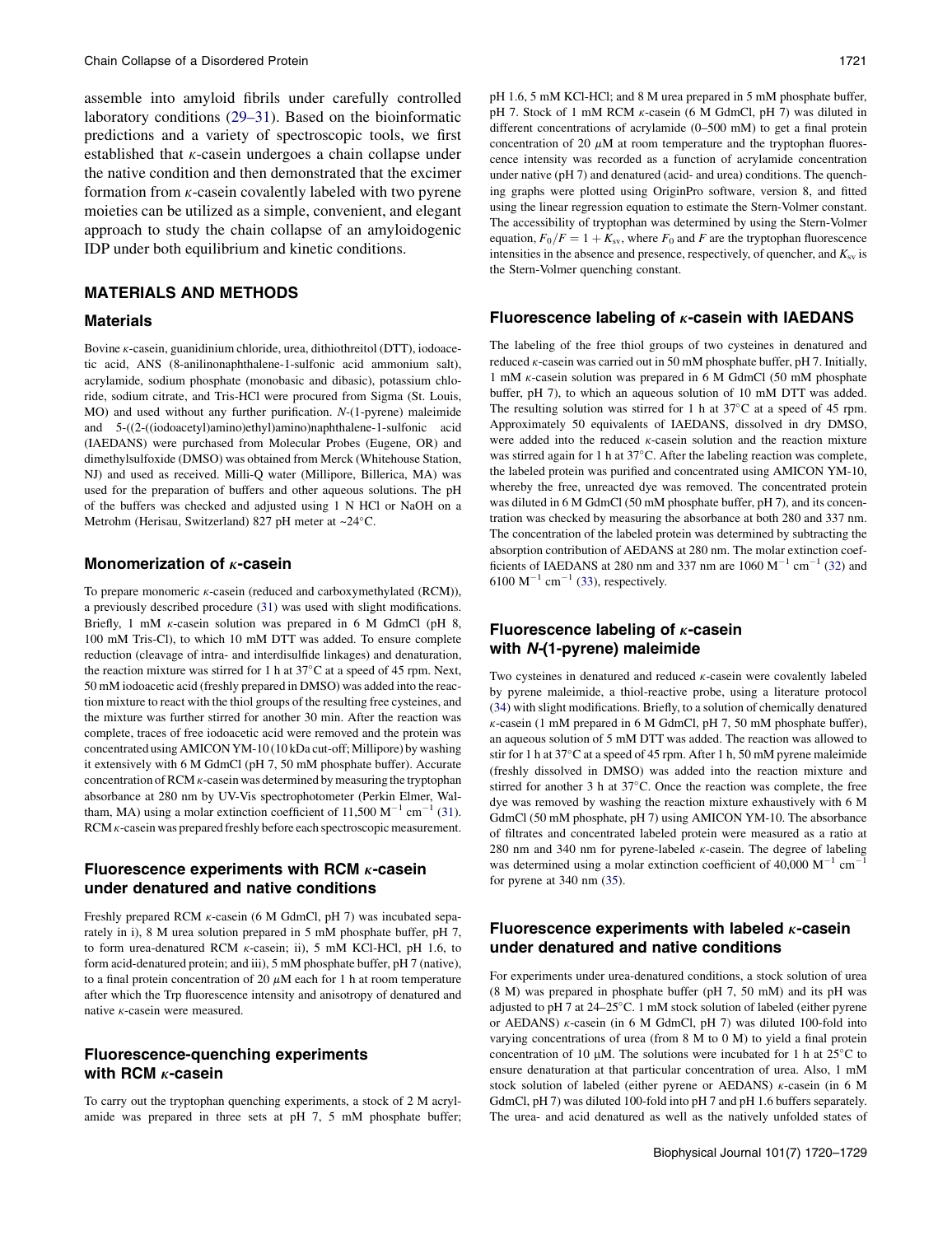labeled  $\kappa$ -casein were monitored by measuring the intensity and anisotropy of covalently attached pyrene and/or AEDANS.

#### Steady-state fluorescence measurements

All steady-state fluorescence measurements were performed on a Perkin Elmer LS 55 fluorimeter using a 10-mm-pathlength quartz cuvette. The steady-state fluorescence anisotropy  $(r_{ss})$  is given as

$$
r_{\rm ss} = \frac{(I_{\parallel} - I_{\perp}G)}{(I_{\parallel} + 2I_{\perp}G)}\tag{1}
$$

 $r_{ss}$  was obtained from the parallel  $(I_{\parallel})$  and perpendicular  $(I_{\perp})$  intensity components with G-factor correction. An integration time of 30 s was used for anisotropy measurements. The final protein concentration was  $10 \mu$ M in all experiments except for the tryptophan fluorescence measurements, where it was fixed at 20  $\mu$ M. The excitation bandpass was fixed at 2.5 nm for all experiments. For Trp fluorescence,  $\lambda_{\text{ex}} = 290$  nm and  $\lambda_{\text{em}} =$ 350 nm (bandpass 4 nm). For Trp anisotropy,  $\lambda_{ex} = 300$  nm and  $\lambda_{em} =$ 350 nm (bandpass 15 nm). For AEDANS fluorescence intensity,  $\lambda_{\rm ex}$  = 375 nm and  $\lambda_{\rm em}$  = 475 nm (bandpass 4 nm). For AEDANS anisotropy, the emission bandpass was 7 nm. For pyrene fluorescence,  $\lambda_{ex}$  was 340 nm and the spectra were scanned from 350 to 550 nm (bandpass 3.5 nm). All emission spectra were recorded with a scan speed of 10 nm/min and averaged over three scans. The fluorescence resonance energy transfer (FRET) experiments (Trp $\rightarrow$ AEDANS) were carried out on a Chirascan spectrometer (Applied Photophysics, Leatherhead, United Kingdom).

#### Stopped-flow fluorescence experiments

The kinetics of conformational changes of RCM and pyrene-labeled  $\kappa$ -casein was monitored by the change in total fluorescence intensity of tryptophan and pyrene excimer, respectively, as a result of pH jump from the acid-denatured state (pH 1.6, 5 mM KCl-HCl buffer) to the native state (pH 7, 50 mM phosphate buffer) with a spectrometer (Chirascan, Applied Photophysics) equipped with a stopped-flow apparatus (Applied Photophysics). Initially, the required volume of chemically denatured protein was equilibrated at pH 1.6 for acid denaturation at room temperature. The acid-denatured protein solution and the refolding buffer of pH 7 were rapidly mixed at a 1:2.5 ratio (dead time  $~1.8$  ms) and the renaturation kinetics was monitored. For Trp fluorescence, the final protein concentration was 20  $\mu$ M. The samples were excited at 290 nm (bandpass 4 nm) and fluorescence was collected using a 320-nm long-pass filter. For experiments with pyrene-labeled  $\kappa$ -casein, the final protein concentration was 10  $\mu$ M. Pyrene was excited at 340 nm (bandpass 4 nm) and the excimer fluorescence was collected using a 395-nm long-pass filter to separate the contribution from monomer emission. The stopped-flow data were acquired for 0.5 s with 10,000 samples per point and the traces were collected in triplicate five times and averaged to get a satisfactory signal/noise ratio. The baseline was also collected at acidic pH under the same experimental conditions to determine the burst-phase amplitude. The fluorescence traces were fitted to a biexponential function using the Chirascan Pro-Data Software (Applied Photophysics), and the apparent rate constants were estimated. The goodness of the fit was determined by the residual plots.

#### CD measurements

Far-UV CD spectra of RCM  $\kappa$ -casein (10  $\mu$ M) were collected under both native and acid-denatured conditions in a quartz cuvette of 2 mm pathlength using a Chirascan CD spectrometer (Applied Photophysics) with a scan range of 200–260 nm. The spectra were recorded with a scan speed of 0.1 nm/s and averaged over five scans. All the CD spectra were buffer-subtracted and smoothened using Pro-Data software provided with the Chirascan CD spectrometer. All the graphs were plotted using the commercially available OriginPro Version 8 software. The mean residue molar ellipticity was calculated as described in the literature (36).

#### Time-resolved fluorescence measurements

Time-resolved fluorescence decay measurements of the samples were made using a picosecond laser coupled to a time-correlated single-photon-counting setup. A mode-locked frequency-doubled Nd:YAG laser (Spectra Physics, Mountain View, CA) of 1-ps pulse width was used to pump a dye (Rhodamine 6G) laser, and the generated dye-laser pulses were frequency-doubled using a KDP crystal. A wavelength of 295 nm was used for our experiments to excite Trp. The instrument response function (IRF) at 295 nm was collected using a dilute colloidal suspension of dried nondairy whitener. The width of the IRF was ~40 ps. The Trp fluorescence emission was collected using a microchannel plate photomultiplier (2809u, Hamamatsu, Hamamatsu City, Japan). The emission monochromator was fixed at 350 nm, with a bandpass of 10 nm. A long-pass filter of 345 nm was placed just after the sample to block any scattering from the sample. For anisotropy decay measurements, the emission data were collected at 0° and 90° with respect to the excitation polarization, and the anisotropy decays were analyzed by globally fitting  $I_{\parallel}$  (*t*) and  $I_{\perp}$  (*t*) as follows:

$$
I_{\parallel}(t) = \frac{I(t)[1 + 2r(t)]}{3}
$$
 (2)

$$
I_{\perp}(t) = \frac{I(t)[1 - r(t)]}{3}
$$
 (3)

The perpendicular component of the fluorescence decay was corrected for the G-factor of the spectrometer.  $I(t)$  is the fluorescence intensity collected at the magic angle  $(54.7^{\circ})$  at time t. The anisotropy decays were analyzed using a biexponential decay model describing fast and slow rotational correlation times as follows:

$$
r(t) = r_0 \left[ \beta_{\text{fast}} \exp\left(\frac{-t}{\phi_{\text{fast}}} \right) + \beta_{\text{slow}} \exp\left(\frac{-t}{\phi_{\text{slow}}} \right) \right]
$$
 (4)

where  $r_0$  is the intrinsic fluorescence anisotropy;  $\phi_{\text{fast}}$  and  $\phi_{\text{slow}}$  are the fast and slow rotational correlation times; and  $\beta_{\text{fast}}$  and  $\beta_{\text{slow}}$  are the amplitudes associated with fast and slow rotational time.

The global (slow) rotational correlation time ( $\phi_{slow}$ ) is related to viscosity  $(n)$  and molecular volume (V) by the Stokes-Einstein relationship as follows:

$$
\phi_{\text{slow}} = \frac{\eta V}{kT} \tag{5}
$$

$$
V = \frac{4}{3}\pi R_h^3 \tag{6}
$$

where  $R<sub>h</sub>$  is the hydrodynamic radius of the molecule.

#### Dynamic light-scattering measurements

The dynamic light-scattering (DLS) experiments were performed on a Delsa Nano C particle analyzer instrument (Beckman Coulter, Brea, CA) at 25°C. Before the DLS experiments, both the phosphate buffer (pH 7) and 6 M GdmCl solution were filtered through  $0.22$ - $\mu$ m Millipore syringe filters. Freshly prepared RCM  $\kappa$ -casein was added to the filtered pH 7 phosphate buffer and 6 M GdmCl solutions separately to a final protein concentration of 10  $\mu$ M each. Each data set was a collection of at least 30 scattering intensities. All the data were collected using Delsa Nano software provided with the instrument and were subsequently analyzed using the CONTIN method. The viscosity of 6 M GdmCl was taken from the literature (37).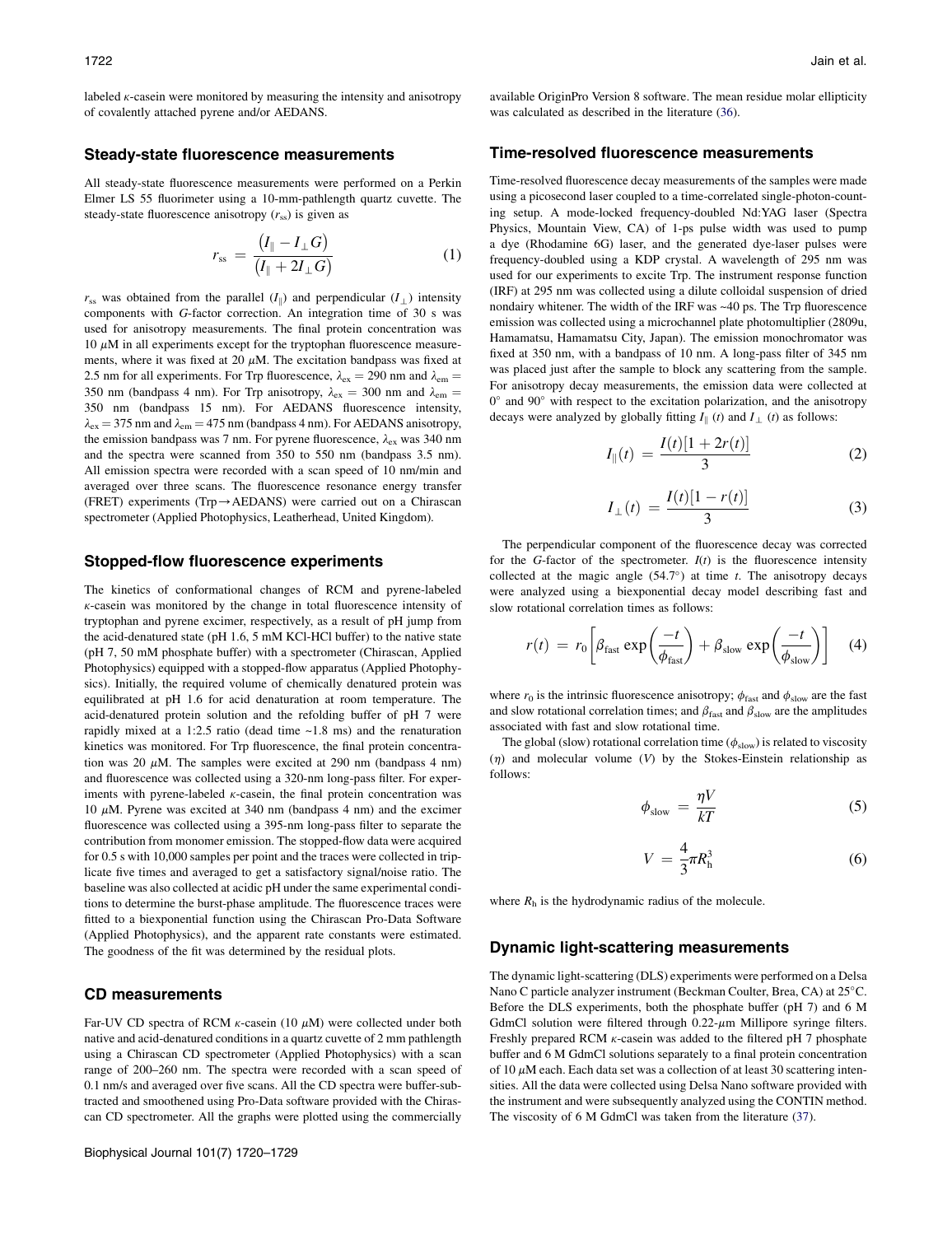#### RESULTS AND DISCUSSION

# Spectroscopic characterizations of the disordered state

Caseins are relatively small, extremely flexible proteins that belong to the class of IDPs that lack specific secondary structure (3,38). They usually have a tendency to self-associate, leading to micelle formation and amyloid-like deposits in bovine mammary glands (39). Matured signal-peptide cleaved  $\kappa$ -casein is a 169-residue, 18.9-kDa protein (Fig. 1 a) that has a single Trp (residue 76) and two Cys (residues 11 and 88). Our bioinformatic analyses of  $\kappa$ -casein led to the prediction that the protein adopts a disordered and collapsed conformer under physiological conditions (Fig. S1 in the Supporting Material). Naturally occurring  $\kappa$ -casein exists in micellar form due to the presence of intra- and intermolecular disulfide bonds. Therefore, before embarking upon conformational studies under different solution conditions, we first prepared monomeric RCM  $\kappa$ -casein. To do this, we carried out reduction of disulfides followed by carboxymethylation of  $\kappa$ -casein under the denatured condition (see Materials and Methods). ANS-binding experiments suggested that the monomerized form had a much weaker affinity for ANS compared to the micellar form (Fig. S2).

We next probed the fluorescence properties of the single tryptophan  $(Trp^{76})$ , which is located in the central region of the polypeptide chain (Fig. 1  $a$ ). The fluorescence emission of Trp is sensitive to the environment (40). Under ureadenatured conditions for RCM  $\kappa$ -casein, the Trp emission spectrum exhibited a band with a maximum at  $\sim$ 355 nm, which is consistent with exposed Trp under unfolded conditions. Upon transfer to a refolding buffer, the emission maximum underwent a blue shift to  $\sim$ 347 nm, indicating lower solvent accessibility around  $\text{Trp}^{76}$  (Fig. 1 b). In addition to the spectral shift, we observed a small but measurable decrease in the tryptophan fluorescence intensity under native conditions, suggesting a structural change from an expanded to a compact state that results in more



efficient quenching of tryptophan fluorescence by proximal amino acid quenchers located on the polypeptide chain. The structural rigidification around Trp is further supported by more restricted rotational motion of Trp, as evidenced by a significant rise in the tryptophan fluorescence anisotropy upon renaturation (Fig. 1 $c$ ).

We next measured the Stern-Volmer quenching constant (40) of Trp fluorescence by acrylamide, which again indicated that the native  $\kappa$ -casein is less efficiently quenched, as expected for a protected Trp (Fig. 2  $a$ ). Using CD, we showed that the native state is devoid of detectable elements of secondary structure (Fig. 2 b). Taken together, our tryptophan fluorescence and far-UV CD data indicate structural compaction in the native state of  $\kappa$ -casein that remains disordered. The double-wavelength plot ( $[\theta]_{222}$  versus  $[\theta]_{200}$ ) analysis (11) of far-UV CD data indicated that the disordered  $\kappa$ -casein appears to assume a premolten-globule-like state (Fig. 2 b). This compact, yet disordered, state can respond to acid denaturation, as indicated by extensive tryptophan fluorescence quenching without much change in secondary structural contents at low pH (Fig. 2). All of the above experiments provide initial experimental support in favor of monomeric  $\kappa$ -casein adopting a compact conformation under the native condition.

#### Chain collapse observed by FRET

The intrinsic tryptophan fluorescence properties are likely to depict a more local structure formation around the tryptophan residue under the native condition. We next investigated whether the chain collapse is a locally restricted phenomenon around the Trp residue or globally felt among other residues along the polypeptide chain. We took advantage of two cysteine residues  $(Cys<sup>11</sup>$  and  $Cys<sup>88</sup>$ ). We labeled them using IAEDANS, a thiol-labeling fluorescent probe that is highly environment-sensitive (40). Fluorescence spectra of the AEDANS-k-casein conjugate showed a progressive blue shift (490 nm  $\rightarrow$  480 nm) and a concomitant increase

FIGURE 1 (a) Amino acid sequence of  $\kappa$ -casein. Trp<sup>76</sup> and two Cys are shown with asterisk and underscoring, respectively. (b) Trp fluorescence spectra of 20  $\mu$ M  $\kappa$ -casein under urea-denatured (dashed line) and native conditions (solid line). (c) Increase in Trp fluorescence anisotropy of  $\kappa$ -casein from the urea-denatured to the native condition.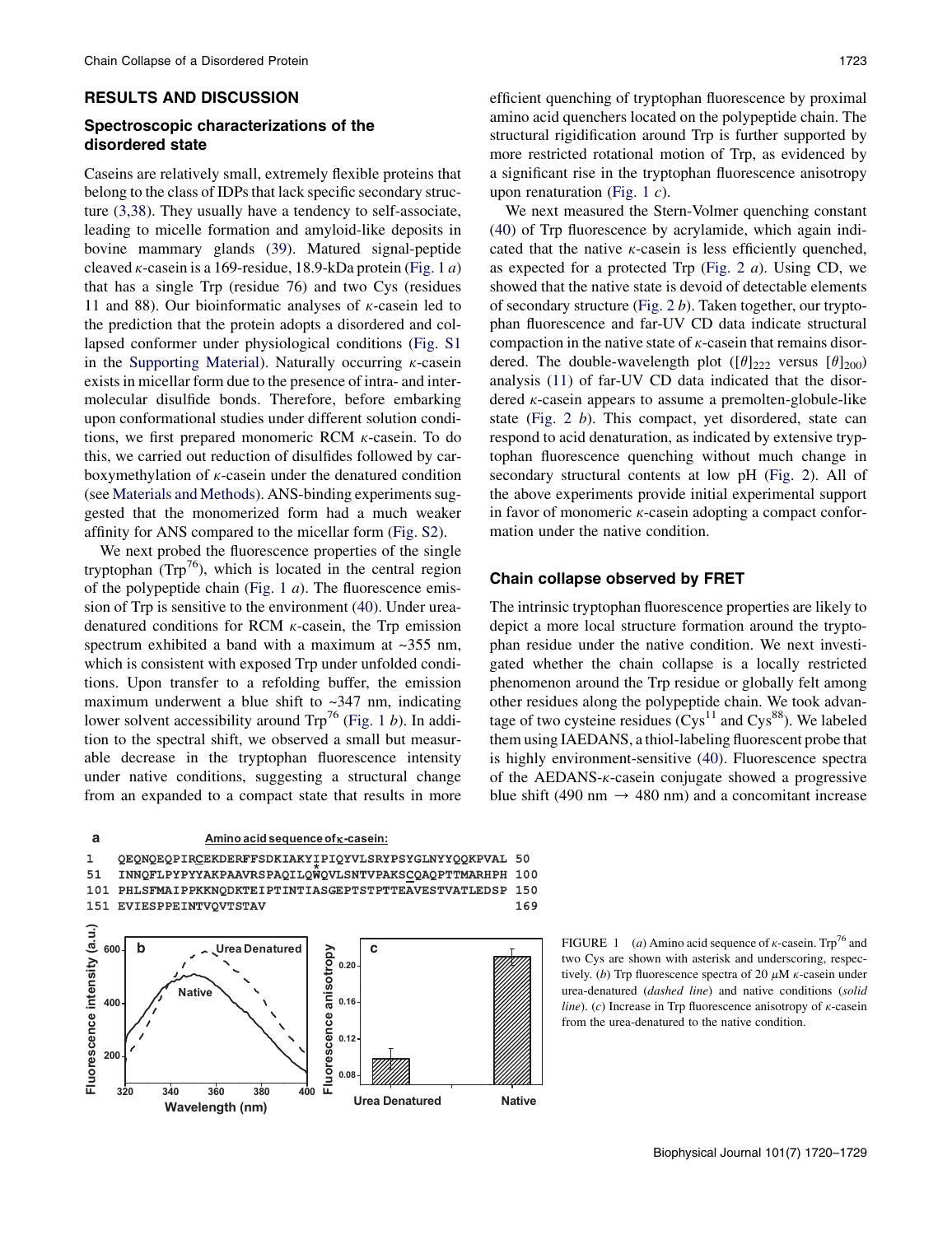

FIGURE 2 (a) Stern-Volmer quenching constant of Trp of 20  $\mu$ M  $\kappa$ -casein with acrylamide quencher under different conditions. For Stern-Volmer plots, see Fig. S3. (b) Far-UV CD spectra of 10  $\mu$ M  $\kappa$ -casein under native (solid circles) and acid-denatured forms (open circles). Under the native condition,  $[\theta]_{222}$  and  $[\theta]_{200}$  were  $-2880$ and  $-8880 \text{ deg}\cdot \text{cm}^2 \text{ dmol}^{-1}$ , respectively.

in fluorescence intensity from the denatured to the native state that is consistent with a nonpolar microenvironment of the fluorophore (Fig. 3 a, inset, and Fig. S4). Fluorescence anisotropy of AEDANS also exhibited a distinct increase upon lowering of the denaturant concentration, again suggesting restriction to the environment around the probe (Fig. 3 a). These results prompted us to investigate the FRET from  $Trp \rightarrow AEDANS$  to probe the changes in intrachain distances as a result of compaction under the native condition. Initially, the FRET efficiency from Trp  $\rightarrow$ AEDANS was low under the urea-denatured condition, as expected for a random coil. Upon transferring into the native buffer, an increase in AEDANS (acceptor) fluorescence with a concomitant decrease in Trp (donor) emission indicated an increase in FRET efficiency that revealed a global intrachain compaction under the native condition (Fig. 3 b). Taken together, the aforementioned experiments revealed that the disordered polypeptide chain of  $\kappa$ -casein is likely to be globally collapsed under the native buffer condition.

# Chain dynamics and dimension observed by time-resolved fluorescence anisotropy and dynamic light scattering

We have carried out picosecond time-resolved fluorescence anisotropy measurements that provide insights into the local and global rotational dynamics of proteins (40,41). Global dynamics is represented by a slow rotational correlation time ( $\phi_{slow}$ ) that is generally related to the size (hydrodynamic radius) of the protein (Eq. 4). In the denatured form,  $\kappa$ -casein showed two rotational correlation times. The fast rotational correlation time,  $\phi_{\text{fast}}$  (~0.2 ns), represents the local dynamics of Trp, whereas  $\phi_{slow}$  (~2.7 ns) could indicate the segmental mobility of the unfolded polypeptide chain (Fig. 4). For an unfolded protein,  $\phi_{slow}$  is related to the segmental flexibility and does not depend on the protein size, since the segmental conformation fluctuations depolarize the fluorescence much more rapidly than the global tumbling of the polypeptide chain (41). Upon transferring into the native buffer,  $\phi_{slow}$  increased to ~7 ns, which may correspond to a hydrodynamic radius  $(R<sub>h</sub>)$  of 1.9 nm for the collapsed globule (Fig. 4 and Eqs. 4–6). This is also corroborated with  $R_h$  obtained from our DLS data (1.9  $\pm$  0.3 nm). On the other hand, the DLS data of the denatured form of  $\kappa$ -casein showed an  $R_h$  of 4.6  $\pm$  0.7 nm, in accordance with the calculated  $R_h$  (~4.1 nm) for a 169-residue unfolded protein using a previously reported empirical relationship (42). Taken together, time-resolved fluorescence anisotropy and DLS data provide a quantitative description of chain collapse of monomeric  $\kappa$ -casein that undergoes a change in the mean hydrodynamic radius from ~4.6 nm (denatured) to  $\sim$ 1.9 nm (native).

## Pyrene excimer formation upon polypeptide chain collapse

Our next goal was to directly watch the chain collapse using a strategy that allowed us to monitor the changes in the



FIGURE 3 (a) Increase in AEDANS fluorescence anisotropy upon refolding of fluorescently labeled 10- $\mu$ M  $\kappa$ -casein from the urea-denatured state. (Inset) AEDANS fluorescence spectra as a function of denaturant concentration. (b) FRET between Trp (donor) and AEDANS (acceptor) under denatured and native conditions.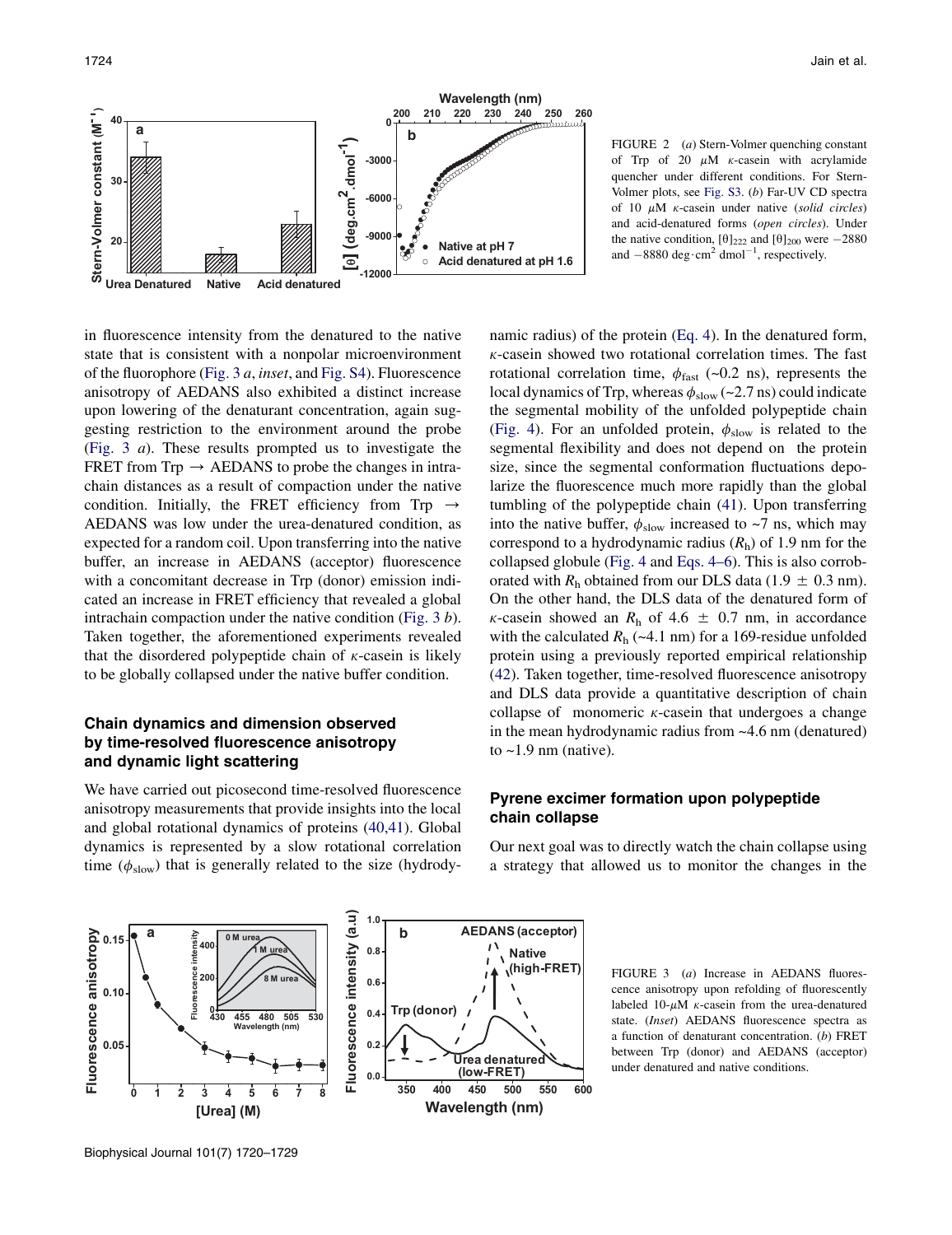

FIGURE 4 Picosecond time-resolved fluorescence anisotropy decays  $(r(t))$  of Trp in denatured (a) and native (b)  $\kappa$ -casein. The solid line is the biexponential fit (Eq. 4). The recovered rotational correlation times, with associated amplitudes, are  $\phi_{\text{fast}} = 0.2 \pm 0.1 \text{ ns}, \beta_{\text{fast}} = 0.53 \pm 0.02, \phi_{\text{slow}} =$ 2.7  $\pm$  0.8,  $\beta_{slow}$  = 0.47  $\pm$  0.02 for denatured  $\kappa$ -casein (*a*) and  $\phi_{\text{fast}} = 0.2 \pm 0.1$  ns,  $\beta_{\text{fast}} =$  $0.65 \pm 0.03$ ,  $\phi_{slow} = 7.1 \pm 0.6$  ns, and  $\beta_{slow} =$  $0.35 \pm 0.03$  for native *k*-casein (*b*).

intramolecular distances at short length-scales. One such proximity indicator is pyrene excimer (excited-state dimer), which is observed when two proximal pyrene moieties interact below  $5 \text{ Å}$  distance within the excited-state lifetime of pyrene (~100 ns) (40,43). Excimer formation provides a direct handle to monitor conformational changes at a much shorter length-scale compared to the more commonly utilized FRET technique, which offers structural information at much longer length-scales ranging from 20 to 80 A. Recently, pyrene excimer fluorescence has been successfully utilized to gain important insights into protein conformational changes and aggregation (44–47).

Reduced  $\kappa$ -casein has two free cysteines that are well separated (by 77 residues) in the primary sequence. We labeled the cysteines with two molar equivalents of thiolreactive pyrene (N-(1-pyrene) maleimide) (see Materials and methods). We conjectured that upon chain collapse, the internal distance between residues 11 and 88 would decrease, as a result of which we would see high excimer fluorescence. To gain information about conformational transitions, we recorded the pyrene fluorescence spectra of urea-denatured protein sequentially transferred to native buffer. Monomer fluorescence emission of pyrene ranges between 370 and 400 nm with vibronic bands, whereas a single excimer band is observed between 450 and 480 nm (Fig. 5 a). As we decreased the urea concentration, the excimer emission band increased at the expense of the monomer emission band. The excimer/monomer ratio increased in a noncooperative fashion from <1 (denatured) to 5 (native), suggesting progressive collapse of the polypeptide chain (Fig.  $5 b$ ). We point out also that there was residual excimer intensity present even under the fully denatured condition. This might indicate that the polypeptide chain undergoes rapid nanosecond fluctuations given that the fluorescence lifetime of pyrene is  $\sim 100$  ns. Upon renaturation, the pyrene excimer contribution grew significantly, indicating a substantial decrease in inter-pyrene distance arising from chain collapse. To eliminate the possibility of excimer formation by oligomeric aggregates, we performed experiments at different protein concentrations under the native condition and obtained the same excimer/monomer ratio (Fig. S5). These experiments confirmed that excimer



FIGURE 5 (a) Pyrene excimer formation of dual-labeled 10- $\mu$ M  $\kappa$ -casein upon renaturation from urea. (b) Excimer/monomer ratio of pyrene under different conditions estimated from the fluorescence spectra shown in  $a$ . (c) A schematic of excimer formation upon polypeptide chain collapse.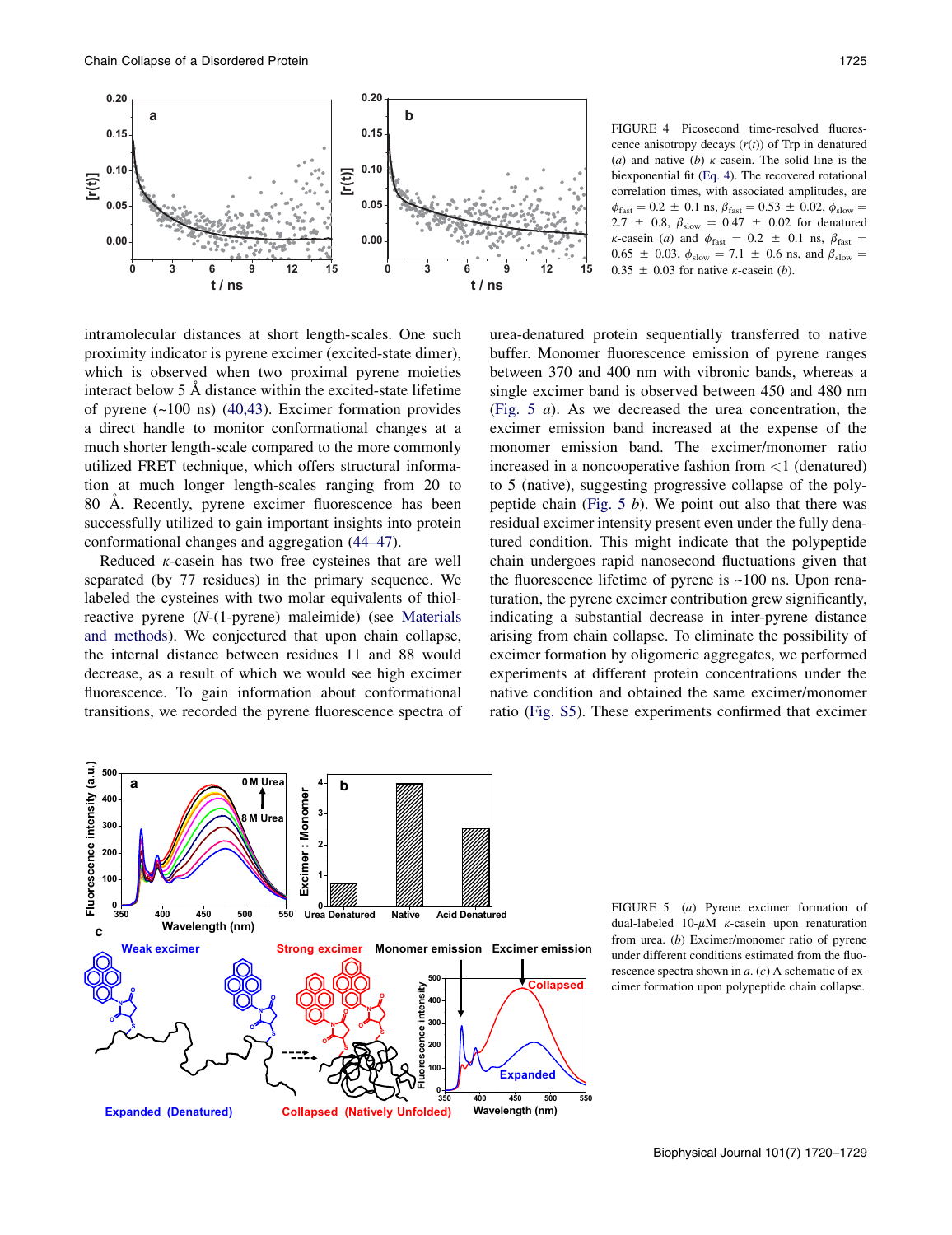formation is solely due to the chain collapse of the monomeric protein. In addition, a gradual blue shift of the excimer band from 475 nm (denatured) to 460 nm (native) is indicative of the change in pyrene microenvironment from polar to nonpolar. Taken together, these results provide direct evidence in favor of chain collapse of disordered  $\kappa$ -casein in water (Fig. 5 c).

#### Kinetics of chain collapse

After establishing the above equilibrium experiments on chain collapse of  $\kappa$ -casein, we directed our efforts to study the kinetics of conformational change from the extended to the collapsed state using stopped-flow pH jump from the acid-denatured (pH 1.6) to the natively unfolded state at neutral pH (pH 7). As discussed previously, natively unfolded  $\kappa$ -casein undergoes pH-induced unfolding (Fig. 2) because of the change in net charge from  $-1.4$  at pH 7 to  $+17.9$  at pH 1.6. Therefore, reversible transitions between compact and expanded can be monitored simply by changing the pH of the solution, without using a high concentration of denaturant. Fig. 6 a shows the steady-state fluorescence spectra of the single tryptophan  $(Trp^{76})$  in carboxymethylated  $\kappa$ -casein at both neutral and low pH, suggesting a significant decrease in Trp emission as a result of acid denaturation (pH  $7 \rightarrow 1.6$ ). Using stopped-flow fluorescence with a pH jump from 1.6 to 7, we observed time-resolved recovery of total Trp fluorescence upon renaturation of acid-denatured  $\kappa$ -casein (Fig. 6 b). The Trp fluorescence kinetics revealed that there is >50% burst phase that could not be resolved within the mixing deadtime of a millisecond or so. This submillisecond kinetic phase is followed by a slow phase with a relaxation time of ~20 ms. These results indicated that the chain collapse is likely to occur in at least two phases, a fast (submillisecond) phase and a slower phase with a relaxation time of ~20 ms that increases with the increase in solvent viscosity, as expected for chain collapse. This biphasic relaxation kinetics comprising submillisecond and millisecond components observed for the chain collapse is consistent with previous results on expansion and collapse of a polypeptide (48). We next undertook pH-induced kinetic experiments using dual-pyrene-labeled  $\kappa$ -casein. Fig. 6  $c$  shows the steady-state pyrene emission spectra of pyrene-labeled  $\kappa$ -casein under both neutral and low pH conditions showing an increase in pyrene excimer emission at pH 7 with a concurrent decrease in monomer fluorescence. To selectively monitor the time evolution of pyrene excimer fluorescence upon renaturation kinetics, we used an optical filter (395-nm long-pass) on the emission path (see Materials and Methods). Here, again, as expected, we observed a significant fraction of burst phase along with a slow phase with a relaxation time of  $\sim$ 20 ms that corroborated with the stopped-flow Trp fluorescence data (Fig. 6 d). The fast component, hidden in the burst phase, could arise due to rapid chain collapse, whereas the 20-ms component could reveal the slow conformational reorganization of the collapsed globules into premolten globules. There was another, much slower component with a small amplitude, which can be attributed to a slow conformational reorganization of premolten-globule conformers comprising a small degree of secondary structural elements. This slow component was not a contribution from



FIGURE 6 (a) Trp fluorescence spectra of  $20-\mu M$   $\kappa$ -casein under acid-denatured and native conditions (b) Stopped-flow kinetics of Trp fluorescence upon acid renaturation of  $\kappa$ -casein from pH 1.6 to pH 7.0. An optical filter (320-nm longpass) was used to collect total Trp fluorescence. The baseline is shown in gray.  $(c)$  Pyrene emission spectra of dual-labeled  $10-\mu M$   $\kappa$ -casein under aciddenatured and native conditions. (d) Stopped-flow kinetics of pyrene excimer formation upon acid renaturation. The optical filter (395-nm longpass) used to selectively collect excimer fluorescence in the stopped-flow experiment is shown in c by a dotted line.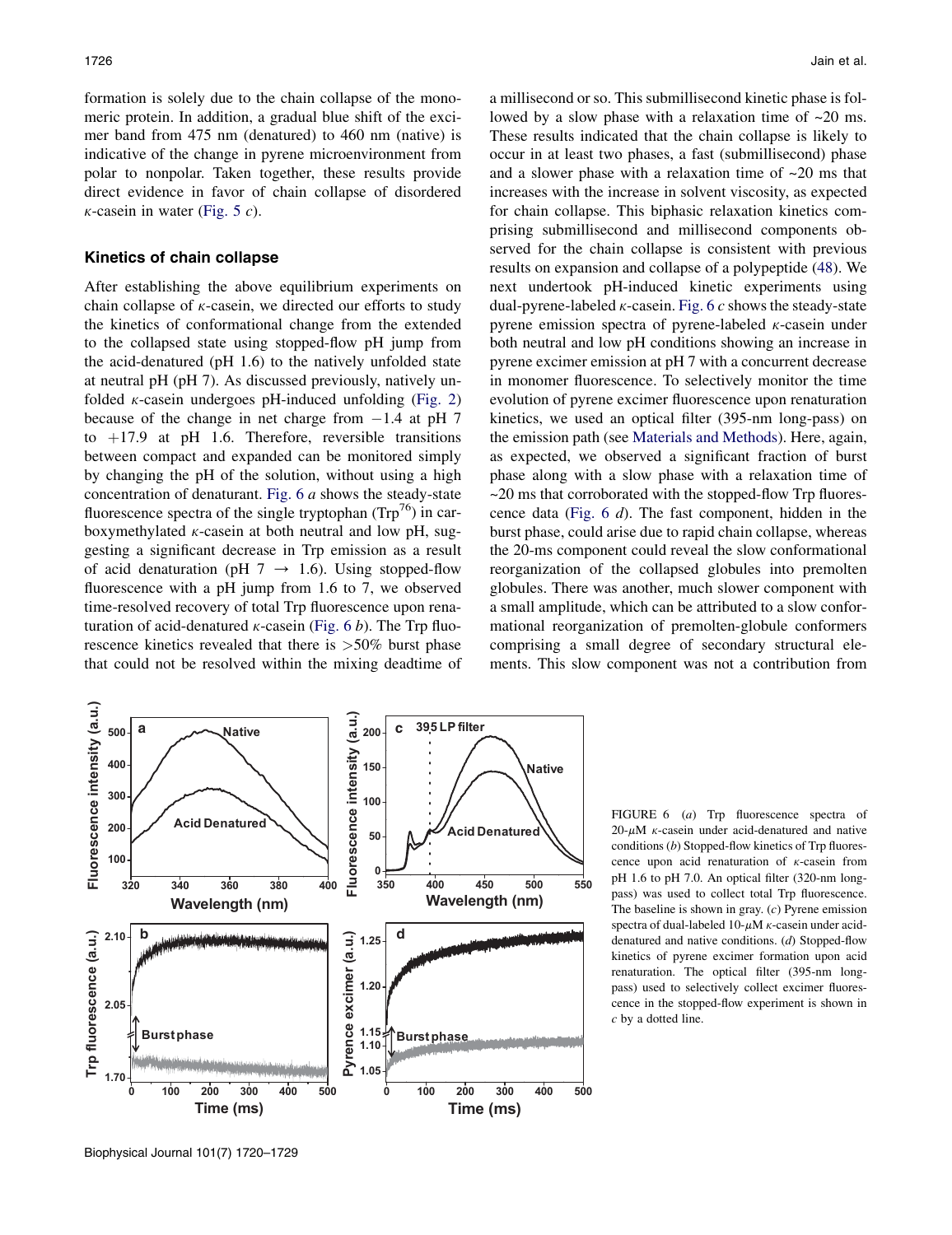aggregation, as confirmed by stopped-flow experiments at different final protein concentrations (Fig. S6).

## Structural and dynamical insights into collapsed IDPs

In this work, using a variety of spectroscopic techniques, we have provided compelling evidence in favor of our hypothesis that a model amyloidogenic IDP,  $\kappa$ -casein, adopts a collapsed, yet disordered, premolten-globule-like conformation under the native condition. This premoltenglobule-like disordered state may contain very small elements of secondary structure, as indicated by the CD double-wavelength plot (11), and has a much lower hydrophobicity compared to an archetypal molten globule such as the low-pH form of  $\alpha$ -lactalbumin (Fig. S2). We have shown for the first time, to our knowledge, that pyrene excimer formation can be used as a simple, convenient, and elegant tool to study the chain-collapse behavior of IDPs. Since we observed strong excimer fluorescence upon chain collapse, the inter-pyrene distance must approach  $5 \text{ Å}$ . It is likely that due to backbone dynamics, there is conformational fluctuation faster than the fluorescence lifetime of pyrene  $(-100 \text{ ns})$  that may bring the pyrene moieties temporarily to very close proximity. In addition, premolten-globule formation could also contribute to further shortening of the inter-pyrene distance. The contribution of hydrophobic association of the pyrene moieties leading to the chain collapse could be a concern in this type of study. However, this is not a problem in our case, since a variety of fluorescence experiments on the unlabeled protein involving the intrinsic tryptophan fluorescence also indicated the chain-collapse phenomenon. Therefore, we suggest that to use the pyrene excimer methodology, it is important to independently verify the chain-collapse behavior using other methods, such as intrinsic protein fluorescence (spectral position, anisotropy, and quenching).

The observed chain collapse is likely to be largely driven by entropic factors, since water acts as a poor solvent for the polypeptide chain. We believe that the enthalpic contributions may also be important. A closer look at the  $\kappa$ -casein sequence revealed that the well-known disorder-promoting residues proline (P) and glutamine (Q) have more than double (P  $\sim$ 12% and Q  $\sim$ 9%) their frequency of occurrence in globular proteins (P  $~5\%$  and Q  $~4\%$ ), which is in keeping with the observed conformational flexibility under physiological conditions. The unusually high occurrence of glutamine in  $\kappa$ -casein makes this protein very unique and interesting for aggregation studies, since polyglutamine repeats and glutamine-rich yeast prion have also been shown to undergo chain collapse, which has been implicated in amyloid aggregation (17,26). The chain-collapse phenomenon of IDPs is consistent with the emerging polymer physics perspective of protein aggregation and amyloid formation (25). In this work, we have also shown that chain collapse can be studied by pH-induced renaturation because of the decrease in the net charge of the protein, which allows favorable intrachain interactions through both hydrophobic effect and hydrogen bonding. The collapsed state of the protein is likely to be stabilized by  $C=O^{(1)}$  H-N $\langle$ hydrogen bonding between the side-chain amides of glutamines. Such hydrogen-bonding-mediated chain collapse of disordered peptides has been described previously (27). Recent reports indicate that water serves as a poor solvent for generic polypeptides (49,50). One biologically important amyloidogenic IDP,  $\alpha$ -synuclein, has also been demonstrated to adopt a collapsed conformational ensemble in water (51,52).

## **CONCLUSIONS**

Overall, our results described in this work clearly demonstrate that water acts as a poor solvent for disordered  $\kappa$ -casein that assumes a collapsed premolten-globule-like conformation. Our results indicate a change in the mean hydrodynamic radius from ~4.6 nm to ~1.9 nm upon polypeptide chain collapse. This collapsed conformer may be a reminiscent of an early burst-phase intermediate formed during the folding of many globular proteins. We suggest that at a high protein concentration, polypeptide chains from different protein molecules will interact in an intermolecular fashion and will form oligomers to avoid unfavorable contacts with water molecules. Subsequently, the  $\beta$ -rich amyloidogenic conformers will be sequestered within the oligomers, which will conformationally mature into amyloid fibrils, as described by the nucleated conformational conversion model (23). We believe that our work will find a much broader application in the study of conformational change and polypeptide chain collapse using a combination of biophysical tools. We point out that the pyrene excimer methodology is easy to apply and is applicable to any IDP, either wild-type containing two cysteines or dual-cysteine mutants. We anticipate that the pyrene excimer methodology will serve as a complementary and perhaps better readout of chain collapse than FRET, since the collapse is expected to bring different segments of the polypeptide chain into much closer proximity. In addition, this method involves one-step preparation of the labeled protein, unlike FRET studies, wherein extensive purification is required at each step of both donor and acceptor labeling. In summary, the pyrene excimer methodology offers a robust and convenient spectroscopic tool to study IDPs and can eventually be extended to two-color (monomer/excimer) ratiometric imaging to monitor IDP chain collapse in complex environments such as liposomes and cells.

## SUPPORTING MATERIAL

Six figures are available at http://www.biophysj.org/biophysj/supplemental/ S0006-3495(11)00970-2.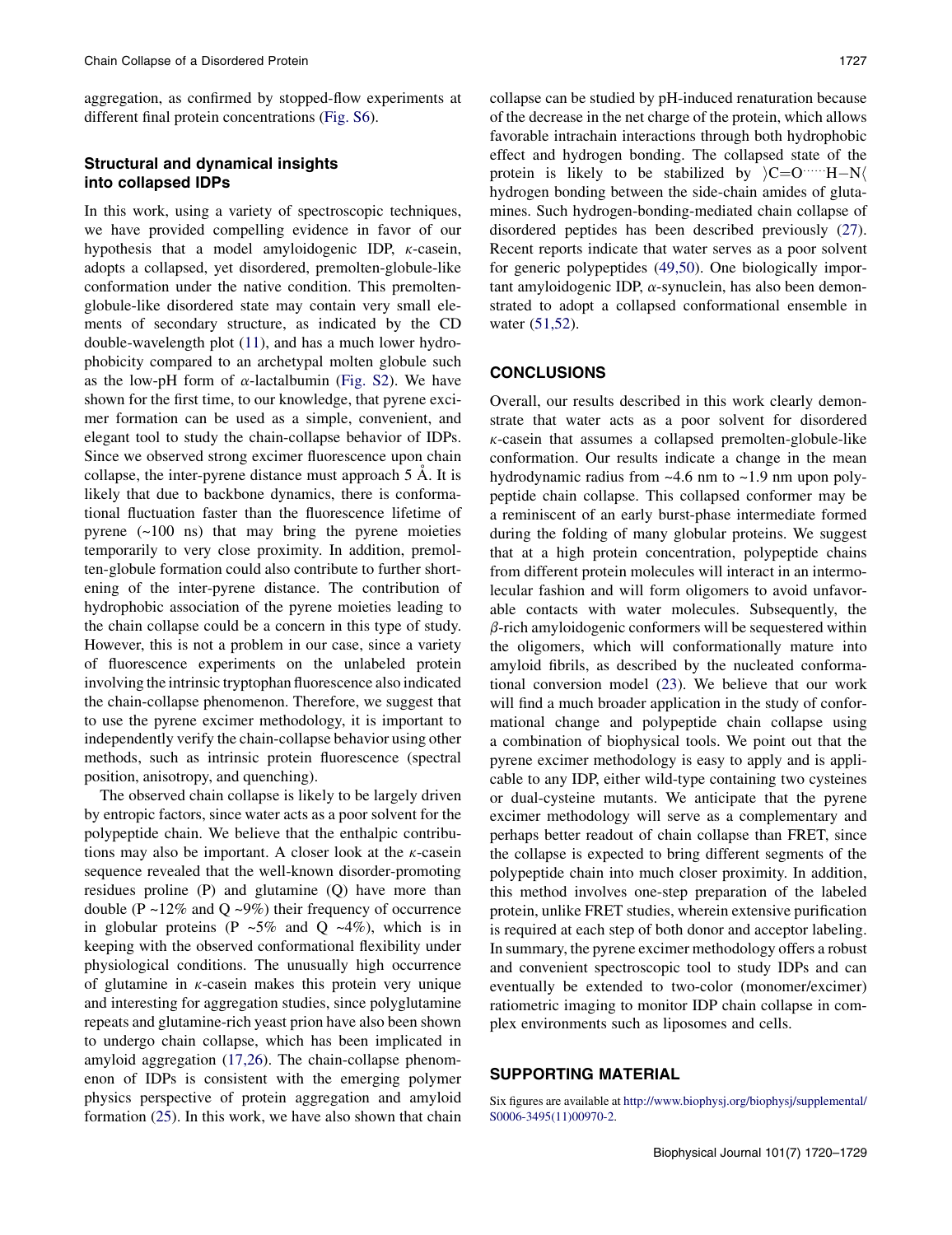We thank the members of the Mukhopadhyay Lab for critical reading of the manuscript, Prof. G. Krishnamoorthy and Ms. M. Kombrabail (Tata Institute of Fundamental Research, Mumbai) for helping with time-resolved fluorescence measurements, and Dr. Ashish and Ms. S. Singh (Institute of Microbial Technology, Chandigarh) for helping with DLS experiments.

We gratefully acknowledge financial support provided by IISER Mohali and by grants from the Department of Science and Technology (M.B.) and the Council of Scientific and Industrial Research (S.M.).

## REFERENCES

- 1. Uversky, V. N., and A. K. Dunker. 2010. Understanding protein nonfolding. Biochim. Biophys. Acta. 1804:1231–1264.
- 2. Dunker, A. K., J. D. Lawson, ..., Z. Obradovic. 2001. Intrinsically disordered protein. J. Mol. Graph. Model. 19:26–59.
- 3. Tompa, P. 2010. Structure and Function of Intrinsically Disordered Proteins. CRC Press, Boca Raton, FL.
- 4. Uversky, V. N. 2009. Intrinsically disordered proteins and their environment: effects of strong denaturants, temperature, pH, counter ions, membranes, binding partners, osmolytes, and macromolecular crowding. Protein J. 28:305–325.
- 5. Radivojac, P., L. M. Iakoucheva, ..., A. K. Dunker. 2007. Intrinsic disorder and functional proteomics. Biophys. J. 92:1439–1456.
- 6. Dyson, H. J., and P. E. Wright. 2005. Intrinsically unstructured proteins and their functions. Nat. Rev. Mol. Cell Biol. 6:197–208.
- 7. Tompa, P. 2005. The interplay between structure and function in intrinsically unstructured proteins. FEBS Lett. 579:3346–3354.
- 8. Dunker, A. K., I. Silman, ..., J. L. Sussman. 2008. Function and structure of inherently disordered proteins. Curr. Opin. Struct. Biol. 18:756–764.
- 9. Dyson, H. J., and P. E. Wright. 2004. Unfolded proteins and protein folding studied by NMR. Chem. Rev. 104:3607–3622.
- 10. Dedmon, M. M., K. Lindorff-Larsen, ..., C. M. Dobson. 2005. Mapping long-range interactions in  $\alpha$ -synuclein using spin-label NMR and ensemble molecular dynamics simulations. J. Am. Chem. Soc. 127:476–477.
- 11. Uversky, V. N. 2002. Natively unfolded proteins: a point where biology waits for physics. Protein Sci. 11:739–756.
- 12. Smyth, E., C. D. Syme, ..., L. D. Barron. 2001. Solution structure of native proteins with irregular folds from Raman optical activity. Biopolymers. 58:138–151.
- 13. Syme, C. D., E. W. Blanch, ., L. D. Barron. 2002. A Raman optical activity study of rheomorphism in caseins, synucleins and tau. New insight into the structure and behaviour of natively unfolded proteins. Eur. J. Biochem. 269:148–156.
- 14. Jeganathan, S., M. von Bergen, ..., E. Mandelkow. 2006. Global hairpin folding of tau in solution. Biochemistry. 45:2283–2293.
- 15. Szilvay, G. R., M. A. Blenner, ..., S. Banta. 2009. A FRET-based method for probing the conformational behavior of an intrinsically disordered repeat domain from Bordetella pertussis adenylate cyclase. Biochemistry. 48:11273–11282.
- 16. Grupi, A., and E. Haas. 2011. Segmental conformational disorder and dynamics in the intrinsically disordered protein  $\alpha$ -synuclein and its chain length dependence. J. Mol. Biol. 405:1267–1283.
- 17. Mukhopadhyay, S., R. Krishnan, ..., A. A. Deniz. 2007. A natively unfolded yeast prion monomer adopts an ensemble of collapsed and rapidly fluctuating structures. Proc. Natl. Acad. Sci. USA. 104:2649– 2654.
- 18. Ferreon, A. C. M., Y. Gambin, ..., A. A. Deniz. 2009. Interplay of  $\alpha$ -synuclein binding and conformational switching probed by singlemolecule fluorescence. Proc. Natl. Acad. Sci. USA. 106:5645–5650.
- 19. Ferreon, A. C. M., C. R. Moran, ..., A. A. Deniz. 2010. Single-molecule fluorescence studies of intrinsically disordered proteins. Methods Enzymol. 472:179–204.
- 20. Uversky, V. N. 2008. Amyloidogenesis of natively unfolded proteins. Curr. Alzheimer Res. 5:260–287.
- 21. Turoverov, K. K., I. M. Kuznetsova, and V. N. Uversky. 2010. The protein kingdom extended: ordered and intrinsically disordered proteins, their folding, supramolecular complex formation, and aggregation. Prog. Biophys. Mol. Biol. 102:73–84.
- 22. Scheibel, T., and S. L. Lindquist. 2001. The role of conformational flexibility in prion propagation and maintenance for Sup35p. Nat. Struct. Biol. 8:958–962.
- 23. Serio, T. R., A. G. Cashikar, ..., S. L. Lindquist. 2000. Nucleated conformational conversion and the replication of conformational information by a prion determinant. Science. 289:1317–1321.
- 24. Fowler, D. M., A. V. Koulov, ..., J. W. Kelly. 2007. Functional amyloid—from bacteria to humans. Trends Biochem. Sci. 32: 217–224.
- 25. Pappu, R. V., X. Wang, ., S. L. Crick. 2008. A polymer physics perspective on driving forces and mechanisms for protein aggregation. Arch. Biochem. Biophys. 469:132–141.
- 26. Crick, S. L., M. Jayaraman, ..., R. V. Pappu. 2006. Fluorescence correlation spectroscopy shows that monomeric polyglutamine molecules form collapsed structures in aqueous solutions. Proc. Natl. Acad. Sci. USA. 103:16764–16769.
- 27. Mao, A. H., S. L. Crick, ..., R. V. Pappu. 2010. Net charge per residue modulates conformational ensembles of intrinsically disordered proteins. Proc. Natl. Acad. Sci. USA. 107:8183–8188.
- 28. Möglich, A., K. Joder, and T. Kiefhaber. 2006. End-to-end distance distributions and intrachain diffusion constants in unfolded polypeptide chains indicate intramolecular hydrogen bond formation. Proc. Natl. Acad. Sci. USA. 103:12394–12399.
- 29. Thorn, D. C., S. Meehan, ..., J. A. Carver. 2005. Amyloid fibril formation by bovine milk  $\kappa$ -casein and its inhibition by the molecular chaperones  $\alpha_{S}$ - and  $\beta$ -casein. *Biochemistry*. 44:17027–17036.
- 30. Ecroyd, H., T. Koudelka, ., J. A. Carver. 2008. Dissociation from the oligomeric state is the rate-limiting step in fibril formation by  $\kappa$ -casein. J. Biol. Chem. 283:9012–9022.
- 31. Leonil, J., G. Henry, ., J. L. Putaux. 2008. Kinetics of fibril formation of bovine  $\kappa$ -casein indicate a conformational rearrangement as a critical step in the process. J. Mol. Biol. 381:1267–1280.
- 32. Atanasiu, C., T.-J. Su, ., D. T. Dryden. 2002. Interaction of the ocr gene 0.3 protein of bacteriophage T7 with EcoKI restriction/modification enzyme. Nucleic Acids Res. 30:3936–3944.
- 33. Hudson, E. N., and G. Weber. 1973. Synthesis and characterization of two fluorescent sulfhydryl reagents. Biochemistry. 12:4154– 4161.
- 34. Campioni, S., B. Mannini, ..., F. Chiti. 2010. A causative link between the structure of aberrant protein oligomers and their toxicity. Nat. Chem. Biol. 6:140–147.
- 35. Han, M. K., J. R. Knutson, ., L. Brand. 1990. Sugar transport by the bacterial phosphotransferase system. Fluorescence studies of subunit interactions of enzyme I. J. Biol. Chem. 265:1996–2003.
- 36. Corrêa, D. H. A., and C. H. I. Ramos. 2009. The use of circular dichroism spectroscopy to study protein folding, form and function. J. Biochem. 3:164–173.
- 37. Kawahara, K., and C. Tanford. 1966. Viscosity and density of aqueous solutions of urea and guanidine hydrochloride. J. Biol. Chem. 241: 3228–3232.
- 38. Holt, C. 1992. Structure and stability of bovine casein micelles. Adv. Protein Chem. 43:63–151.
- 39. Reid, I. M. 1972. Corpora amylacea of the bovine mammary gland. Histochemical and electron microscopic evidence for their amyloid nature. J. Comp. Pathol. 82:409–413.
- 40. Lakowicz, J. R. 2006. Principles of Fluorescence Spectroscopy, 3rd ed. Springer, New York.
- 41. Saxena, A., J. B. Udgaonkar, and G. Krishnamoorthy. 2005. Protein dynamics and protein folding dynamics revealed by time-resolved fluorescence. In Fluorescence Spectroscopy in Biology. Advanced